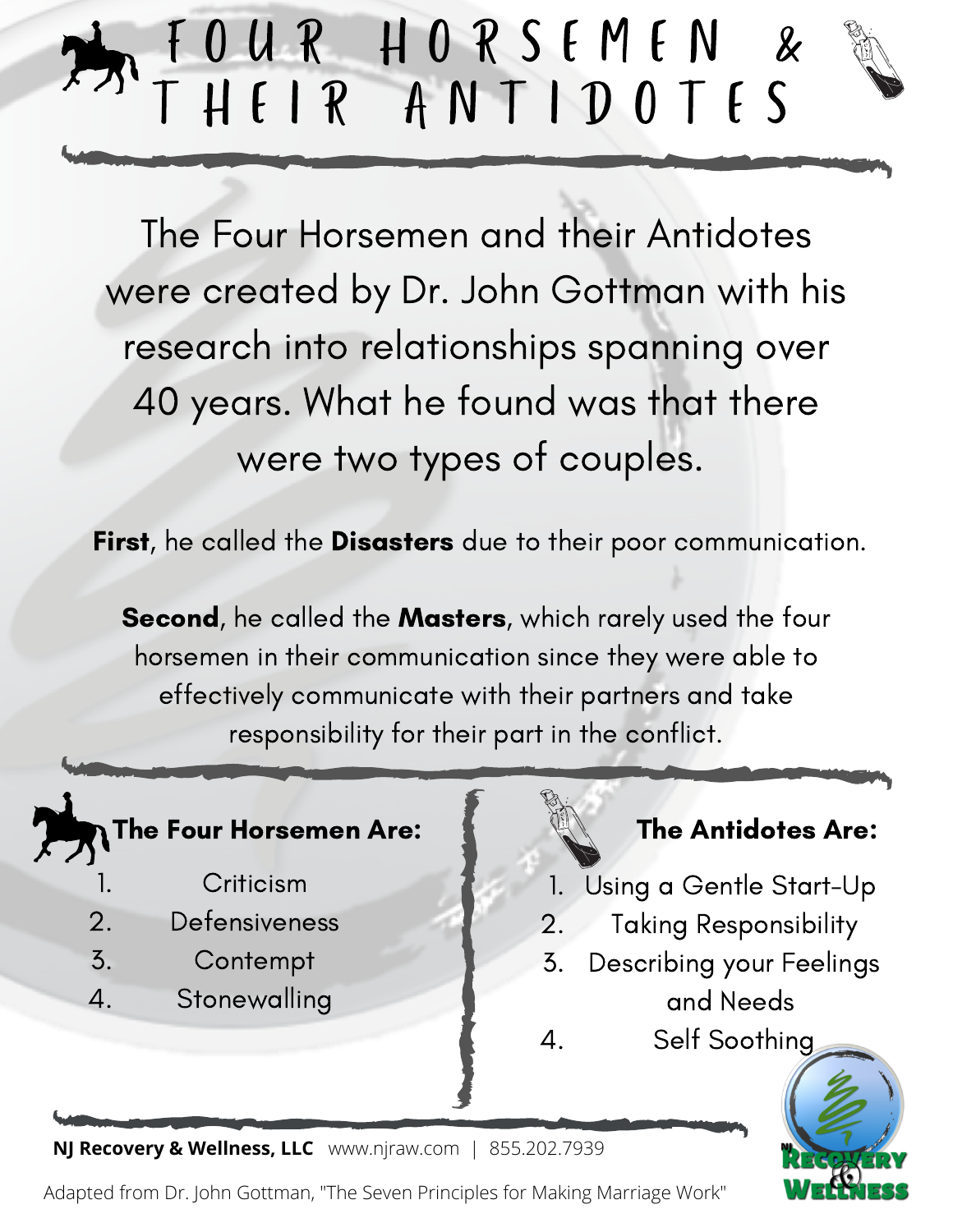### C R I T I C I S M

The way in which we define Criticism is "You" statements. The reason being is that "You" statements are frequently harsh and aggressive. One characteristic of Criticism is that it typically is verbally attacking the personality or character traits of your partner. Typically, this will be done with an aggressive tone and body language.

#### Examples include:

"You" always make me feel unsupported with making the decisions without me.

Why do "You" talk nasty to me, "You" make it seem like "You" said nothing wrong.

"You" are such a slob leaving the dishes dirty, why don't "You" just clean up after yourself?

# GENTLE START UP

The Antidote for Criticism is to "Use a Gentle Start-Up." A Gentle Start-Up can be defined as an "I" statement, instead of a "You" statement. The difference between an "I" statement and a "You" statement is that when you express yourself, you are sharing your perspective, instead of discussing the other individual. The key is to use a soft tone of voice with assertive body language.

#### Examples include:

"I" feel unsupported in making this decision and "I" think we need to discuss it.

"I" have been feeling hurt with the way you have been talking to me.

"I" feel like you take advantage of me cleaning when you leave dishes dirty. Could you please wash your dish when you are done?



**NJ Recovery & Wellness, LLC** www.njraw.com | 855.202.7939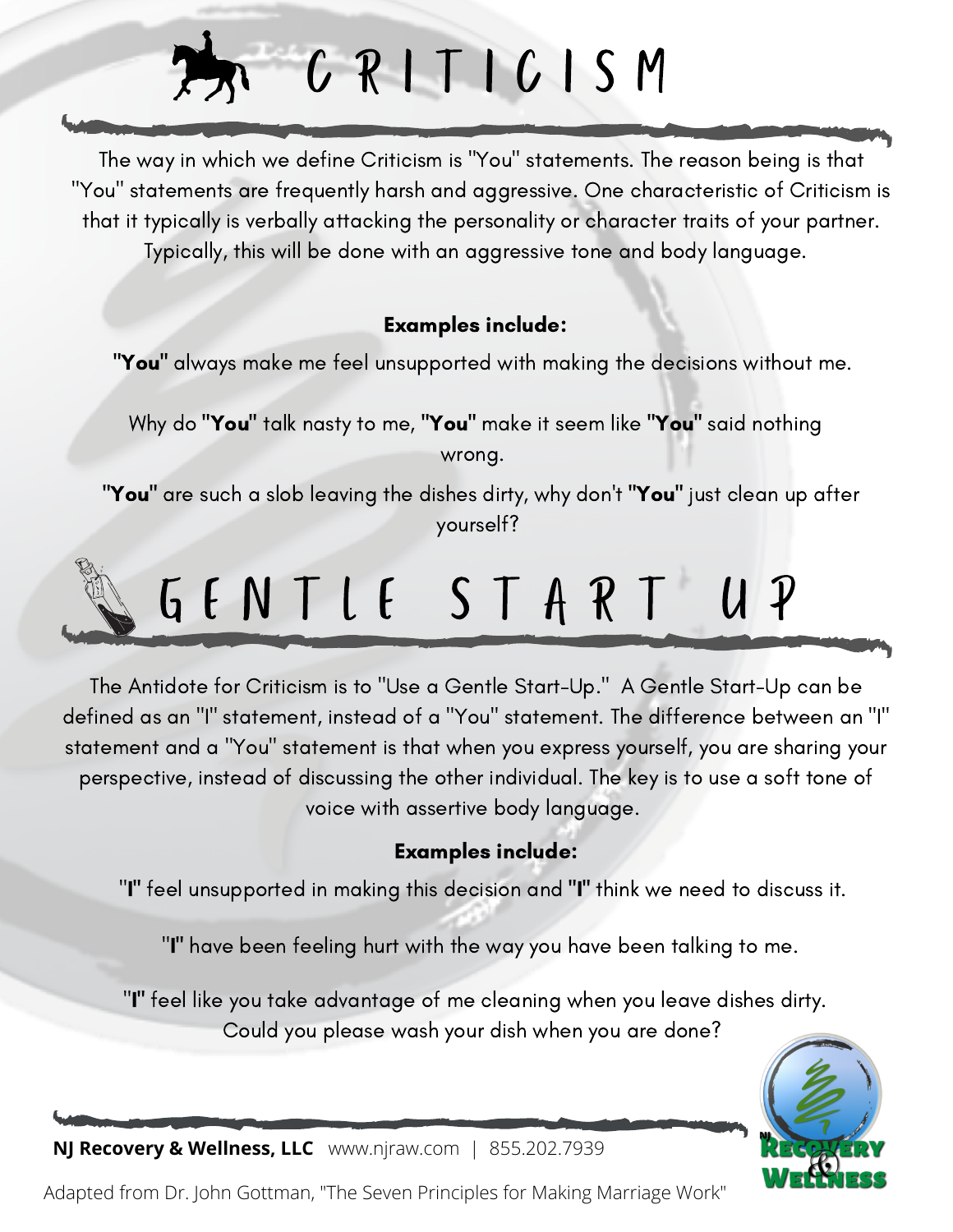# D E F E N S I V E N E S S

Defensiveness will occur when we are feeling attacked or threatened. The problem with this can be that we resort to our instincts. We typically will counter-attack or even take a victim stance. Both of which, turn a conversation into a difficult situation. Counter attacking happens when you respond to criticism with a criticism of your partner.

#### Examples of Counter-attack include:

Partner - "You" forgot to pack the blanket.

Counter-attack - "You" told me we had it before leaving.

Examples of becoming a victim include: Partner - "How did we forget the blanket?"

Your victim response in a whiny tone - "We both checked that it was there too."

### A K E R E S P O N S I B I L I T Y

The antidote to being defensive is Taking Responsibility for your part in the conflict. Don't take the feedback from your partner personally. Lastly, show remorse and apologize for your actions. Just remember, there is no guarantee your partner will respond the same.

#### Examples of include:

Partner - "How did we forget the blanket?"

You taking responsibility - "Oh you're right! I forgot to double-check after dinner, I'm sorry." Partner - "We lost our table since you were so late."

You taking responsibility - "I am sorry that I forgot to call earlier, I had a meeting later than expected.."



**NJ Recovery & Wellness, LLC** www.njraw.com | 855.202.7939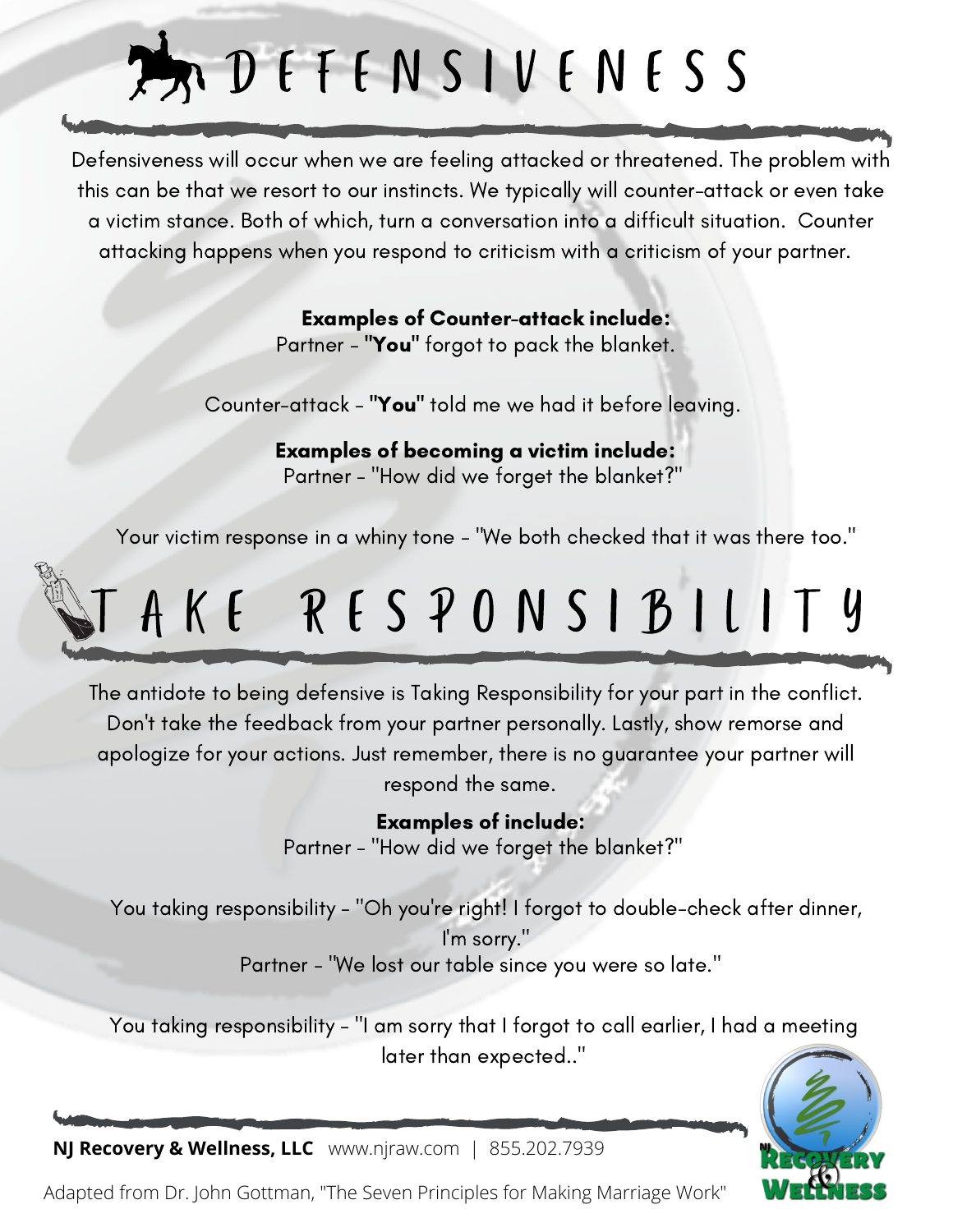# **PACONTEMPT**

Contempt can be the strongest indicator that there are major issues lingering inside a relationship. Contempt is an amplified form of Criticism. Forms of contempt are characterized by actions like eye-rolling, slamming doors, yelling, or aggressive rhetoric towards your partner.

#### Examples of include: "You" are just God's gift to Earth!"

"Oh, aren't "You" so smart, you just know everything."

"Why don't "You" ever treat me like that?"

Each of these responses is accompanied by some form of aggressive body language.

### D E S C R I B I N G Y O U R F E E L I N G S A N D N E E D S

The Antidote to Contempt is Describing your Feelings and Needs. Just as Contempt is a stronger form of Criticism, Describing your Feelings and Needs is a stronger form of Gentle Start-up. Just like with Gentle Start-Up you will want to use a calm voice with non-aggressive body language.

#### Examples of include:

"It hurts me knowing that "I" made you feel this way, what do you need from me?"

"Life is not black and white, "I" hope you can keep an open mind during this conversation.



**NJ Recovery & Wellness, LLC** www.njraw.com | 855.202.7939